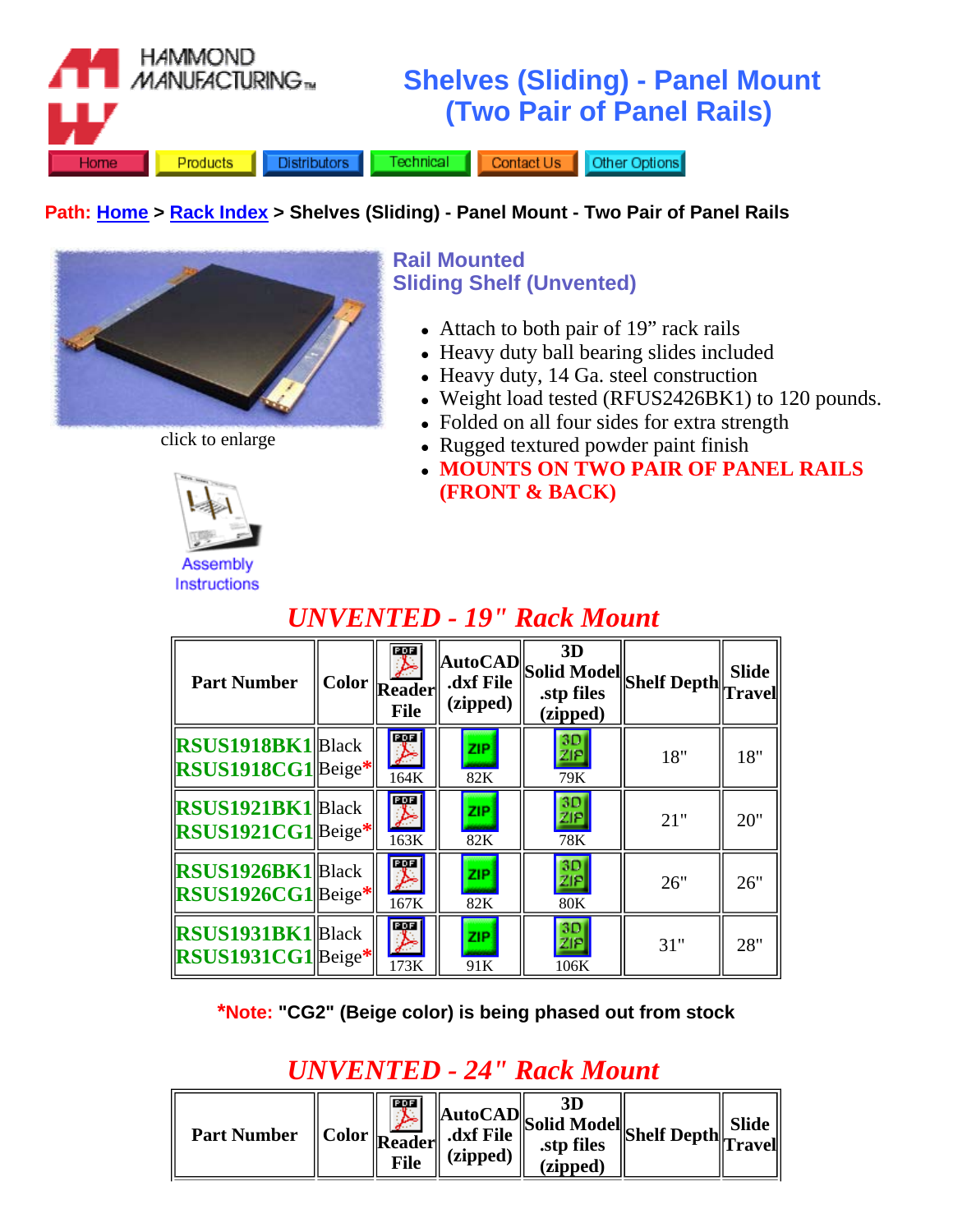| <b>RSUS2418BK1</b> Black<br>$\left $ RSUS2418CG1 $\right $ Beige* | 聖<br>162K                       | <b>ZIP</b><br>82K | 3D<br>ZIP<br>79K               | 18" | 18" |
|-------------------------------------------------------------------|---------------------------------|-------------------|--------------------------------|-----|-----|
| $ RSUS2421BK1 $ Black<br>$\left $ RSUS2421CG1 $\right $ Beige*    | 雾<br>161K                       | <b>ZIP</b><br>82K | 3D<br>ZIP<br>78K               | 21" | 20" |
| <b>RSUS2426BK1</b> Black<br>RSUS2426CG1Beige*                     | $\overline{\mathbb{Z}}$<br>162K | <b>ZIP</b><br>82K | 3D<br><u>ZIP</u><br><b>80K</b> | 26" | 26" |
| <b>RSUS2431BK1</b> Black<br>RSUS2431CG1Beige*                     | B <sub>a</sub> n<br>171K        | <b>ZIP</b><br>90K | 3D<br>ZIP<br>105K              | 31" | 28" |

### **\*Note: "CG2" (Beige color) is being phased out from stock**

*Note2:* Weight load tested (RFUS2426BK1) to 120 pounds.



click to enlarge



**Assembly Instructions** 

### **Rail Mounted Sliding Shelf (Vented)**

- $\bullet$  Attach to both pair of 19" rack rails
- Provides a sturdy shelf without obstructing upward heat movement
- Heavy duty ball bearing slides included
- Heavy duty, 14 Ga. steel construction
- Weight load tested (RFUS2426BK1) to 120 pounds.
- Folded on all four sides for extra strength
- Rugged textured powder paint finish
- <sup>z</sup> **MOUNTS ON TWO PAIR OF PANEL RAILS (FRONT & BACK)**

### *VENTED - 19" Rack Mount*

| <b>Part Number</b>                            | <b>Registra</b><br>$\vert$ Color $\vert$ Reader $\vert$<br><b>File</b> | (zipped)           | 3D<br>$\ \text{AutoCAD}\ $ Solid Model Shelf Depth $\ \text{Travel}\ $<br>(zipped) |     |     |
|-----------------------------------------------|------------------------------------------------------------------------|--------------------|------------------------------------------------------------------------------------|-----|-----|
| <b>RSVS1918BK1</b> Black<br>RSVS1918CG1Beige* | $\blacktriangleright$<br>239K                                          | <b>ZIP</b><br>206K | 3D<br>ZIP<br>309K                                                                  | 18" | 18" |
| <b>RSVS1921BK1</b> Black<br>RSVS1921CG1Beige* | $\blacktriangleright$<br>238K                                          | <b>ZIP</b><br>206K | 3D<br>ZIP<br>307K                                                                  | 21" | 20" |
| <b>RSVS1926BK1</b> Black<br>RSVS1926CG1Beige* | <b>PRE</b><br>341K                                                     | <b>ZIP</b><br>241K | 3D<br><b>ZIP</b><br>387K                                                           | 26" | 26" |
| <b>RSVS1931BK1</b> Black<br>RSVS1931CG1Beige* | $\blacktriangleright$<br>262K                                          | <b>ZIP</b><br>250K | 3D<br>ZIP<br>413K                                                                  | 31" | 28" |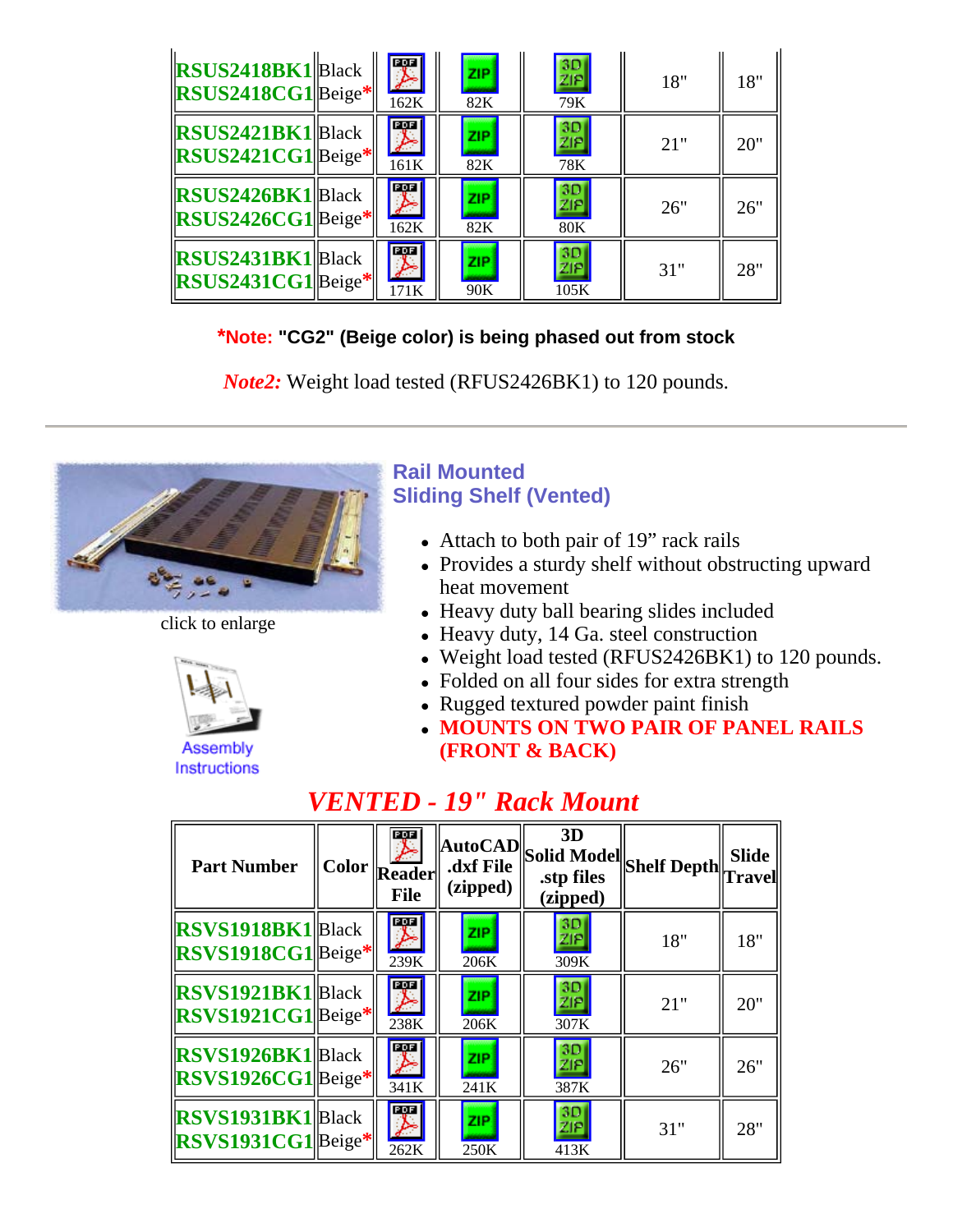| <b>Part Number</b>                                      | 霙<br>Color Reader<br><b>File</b> | (zipped)           | 3D<br>$\ \text{AutoCAD}\ $ Solid Model Shelf Depth $\ \text{Travel}\ $<br>(zipped) |     |     |
|---------------------------------------------------------|----------------------------------|--------------------|------------------------------------------------------------------------------------|-----|-----|
| <b>RSVS2418BK1</b> Black<br>RSVS2418CG1Beige*           | $\overline{\mathcal{F}}$<br>235K | <b>ZIP</b><br>197K | 30<br><b>ZIP</b><br>310K                                                           | 18" | 18" |
| $ RSVS2421BK1 $ Black<br>RSVS2421CG1Beige*              | $\overline{\mathcal{F}}$<br>234K | <b>ZIP</b><br>197K | 30<br><b>ZIP</b><br>307K                                                           | 21" | 20" |
| <b>RSVS2426BK1</b> Black<br>RSVS2426CG1Beige*           | $\overline{\mathcal{F}}$<br>340K | <b>ZIP</b><br>230K | 3D<br><b>ZIP</b><br>387K                                                           | 26" | 26" |
| <b>RSVS2431BK1</b> Black<br>$\left $ RSVS2431CG1 Beige* | $\overline{\mathcal{F}}$<br>260K | <b>ZIP</b><br>241K | 30<br>ZIP<br>413K                                                                  | 31" | 28" |

### *VENTED - 24" Rack Mount*

**\*Note: "CG2" (Beige color) is being phased out from stock**

*Note:* Weight load tested (RSVS2426BK1) to 120 pounds.



# *Mail Link To Our Catalog Department*

**Provide full mailing address here for your FREE CATALOG via snail mail...**

Exactly what you are looking for??? Link to our stocking distributors - most have "on-line" pricing, stock check and ordering!!!